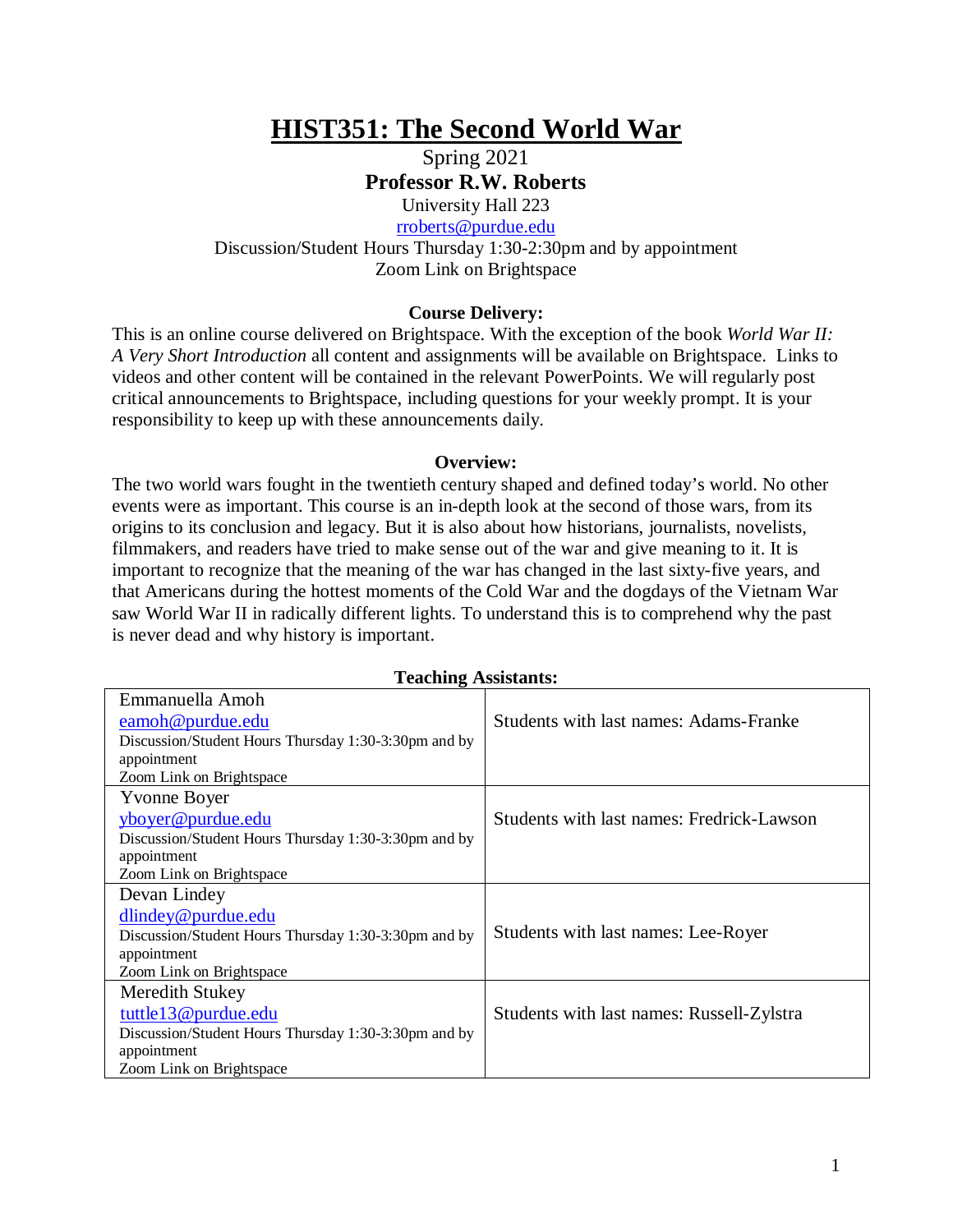## **Learning Outcomes:**

- 1. Understand how historians, journalists, novelists, filmmakers, and readers have tried to make sense out of WWII.
- 2. Recognize how the meaning of the war and its outcome has changed in past 75 years.
- 3. Comprehend the statement by William Faulkner, "The past is never dead. It's not even past."
- 4. Recognize the causes, key turning points, ending, and results of WWII.
- 5. Identify the characteristics and accomplishments of the leading politicians, generals, and major figures of the war.

# **Learning Objectives:**

- 1.1 Journalists documented the war. Students will read and analyze and the documents that journalists produced.
- 1.2 Historians study the documents that journalists, government officials, and wide variety of other sources produced about the war. Students will learn and investigate how historians use a wide variety of documents.
- 1.3 Novelists and filmmakers create works of art from the stories of the conflict. Students will be introduced to and appraise the idea of how fiction can present a higher truth.
- 2.1 Analyze how current events during the past 75 years have influenced how historians, novelists and film makers have interpreted the war.
- 3.1 The Faulkner statement suggests that history is a living, contested thing. Students will explore and differentiate how and why our interpretation of the past is constantly changing
- 4.1 Students will locate and identify the major causes, events and results of WWII by listening to pod casts lectures and reading historical works.
- 5.1 Drawing on lectures and readings, students will increase their knowledge of the war by identifying characteristics and accomplishments of the leading politicians, generals, and major figures of the war.

# **Exams and Grading:**

Your grade in this class is based on:

- 1. You will have three exams. Each exam is worth 100 points. The exams will focus on lectures, readings, and representations of World War II in documentaries and films.
- 2. Brief (250-300 word) answers to 12 prompts. Each will be worth 10 points and I will drop your lowest 2. All together the 10 prompt is papers are worth 100 points. For the weeks that you have a prompt, it will be released in an announcement on Monday and due by Thursday at 11:59pm EST.

Total points in the class:400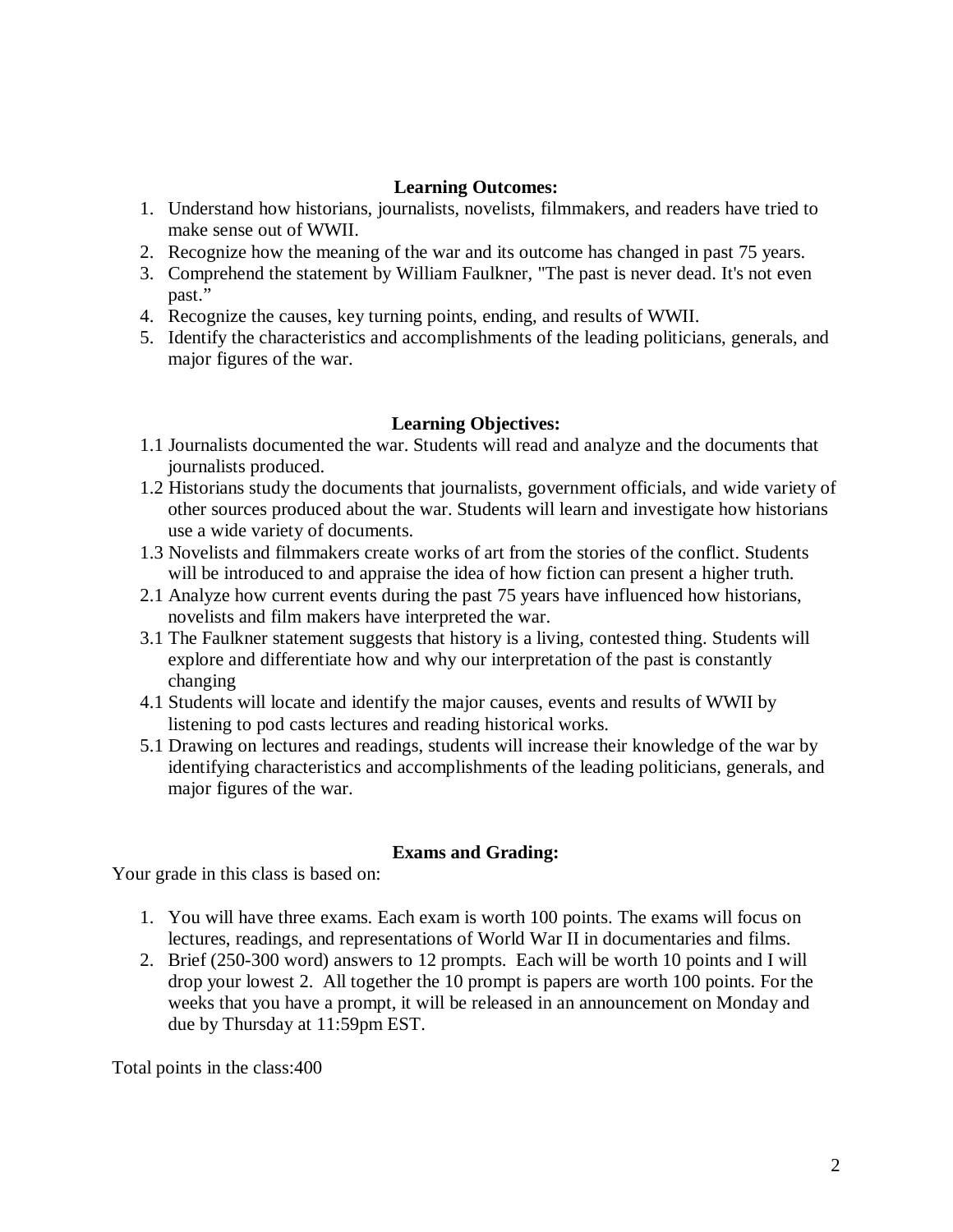#### **Required Readings:**

Gerhard Weinberg, *World War II: A Very Short Introduction*, 2014 Other readings listed in the syllabus posted on Brightspace.

## **GRADING STANDARD:**

| $97-100\% - A +$  | $83 - 86\% - B$ | $70 - 72\% - C$   | $00-59\% - F$ |
|-------------------|-----------------|-------------------|---------------|
| $93-96\% - A$     | $80 - 82\% - B$ | $67 - 69\% - D +$ |               |
| $90-92\% - A$     | $77-79\% -C+$   | $63-66\% - D$     |               |
| $87 - 89\% - B +$ | 73-76%--C       | $60 - 62\% - D$   |               |

# **Schedule of Lectures and Topics:**

## **Week 1:**

Tuesday, January 19: Listen: Introduction Read: "The Naked Truth of Battle"

Thursday, January 21: Listen: World War I Read: World War I Songs and Poems

## **Week 2:**

Tuesday, January 26: Listen: Versailles Watch: C-SPAN Interview Margaret MacMillan

Thursday, January 28: Listen: Before Götterdämmerung; The Rise of Totalitarianism- Soviet Union and Italy Read: Weinberg, Introduction and Chapter 1

#### **Week 3**:

Tuesday, February 2: Listen: Adolf Hitler- The Rise to Power Watch: "Tomorrow Belongs to Me"

## Thursday, February 4:

Listen: Adolf Hitler-Depression to Power Watch: "Triumph of the Will" C-SPAN Lecture Ian Kershaw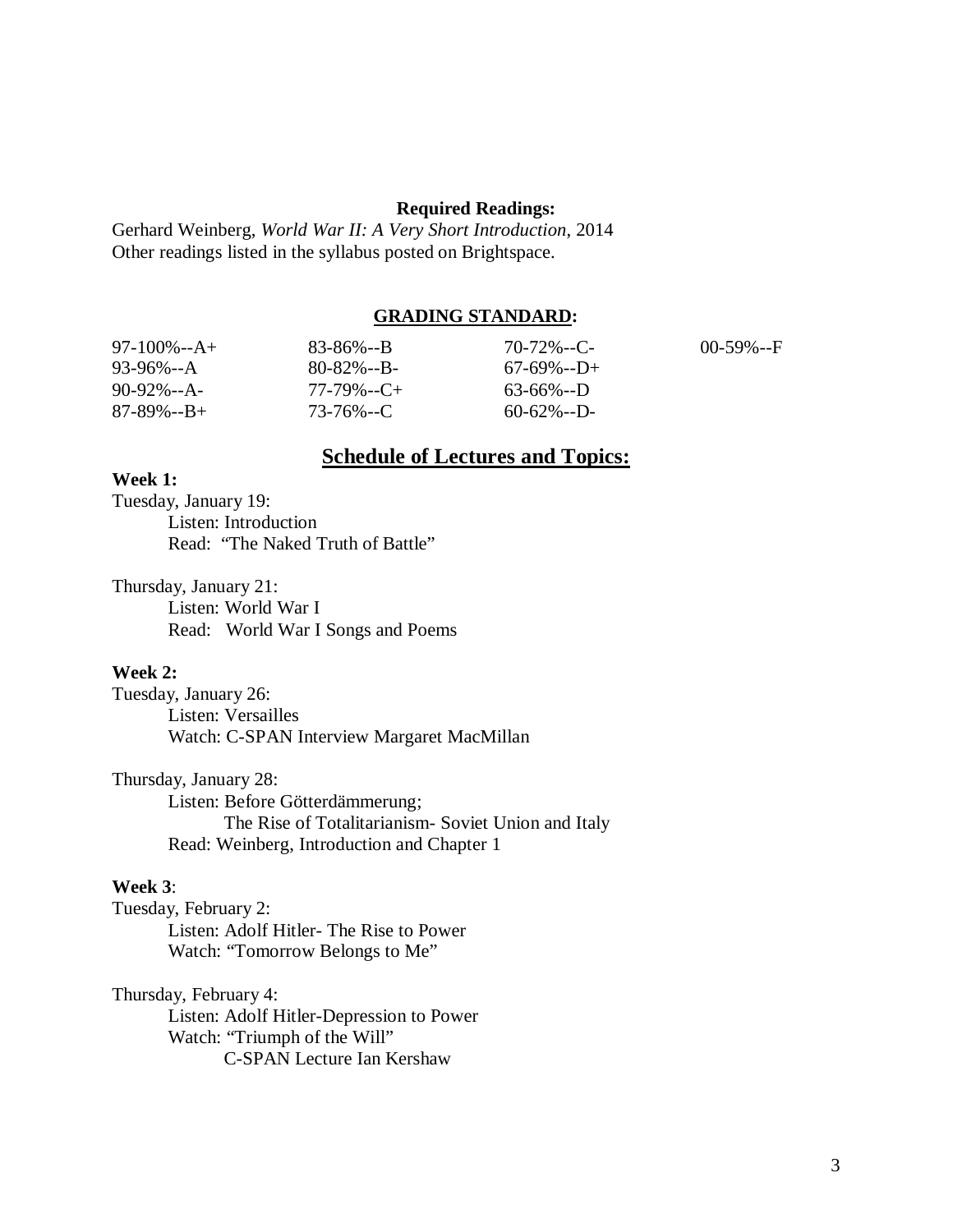## **Week 4:**

Tuesday, February 9: Listen: Hitler and the Destruction of the Versailles System pt1 Hitler and the Destruction of the Versailles System pt2 Watch: Lil Hitler; News Reel: Berlin Olympics; Boxing in Nazi Germany News Reel: Chamberlin at Munich Thursday, February 11: **Exam 1: Released at 9:00am EST due Friday, February 12, by 9:00am EST**

## **Week 5:**

Tuesday, February 16: Listen: Thinking about War

Thursday, February 18:

Listen: Blitz into Poland The Winter Wars Watch: News Reel: War 1939; News Reel: Finland Fights On Read: Weinberg, Chapter 2

#### **Week 6:**

Tuesday, February 23: Listen: The Battle of France The Fall of France Watch: News Reel: Dynamo; Clip *Darkest Hour* Read: Weinberg, Chapter 3

Thursday, February 25: Listen: The Battle of Britain Read: "The Lion Caged" Watch: *Why We Fight: The Battle of Britain*

#### **Week 7:**

Tuesday, March 2: Listen: Operation Barbarossa Read: Weinberg, Chapter 4 Watch: News Reel: Germany invades Russia 1941

## Thursday, March 4:

Listen: American Isolationism Read: "The Transatlantic Duel: Hitler Vs. Roosevelt" Watch: News Reel: Ruben James; Arsenal of Democracy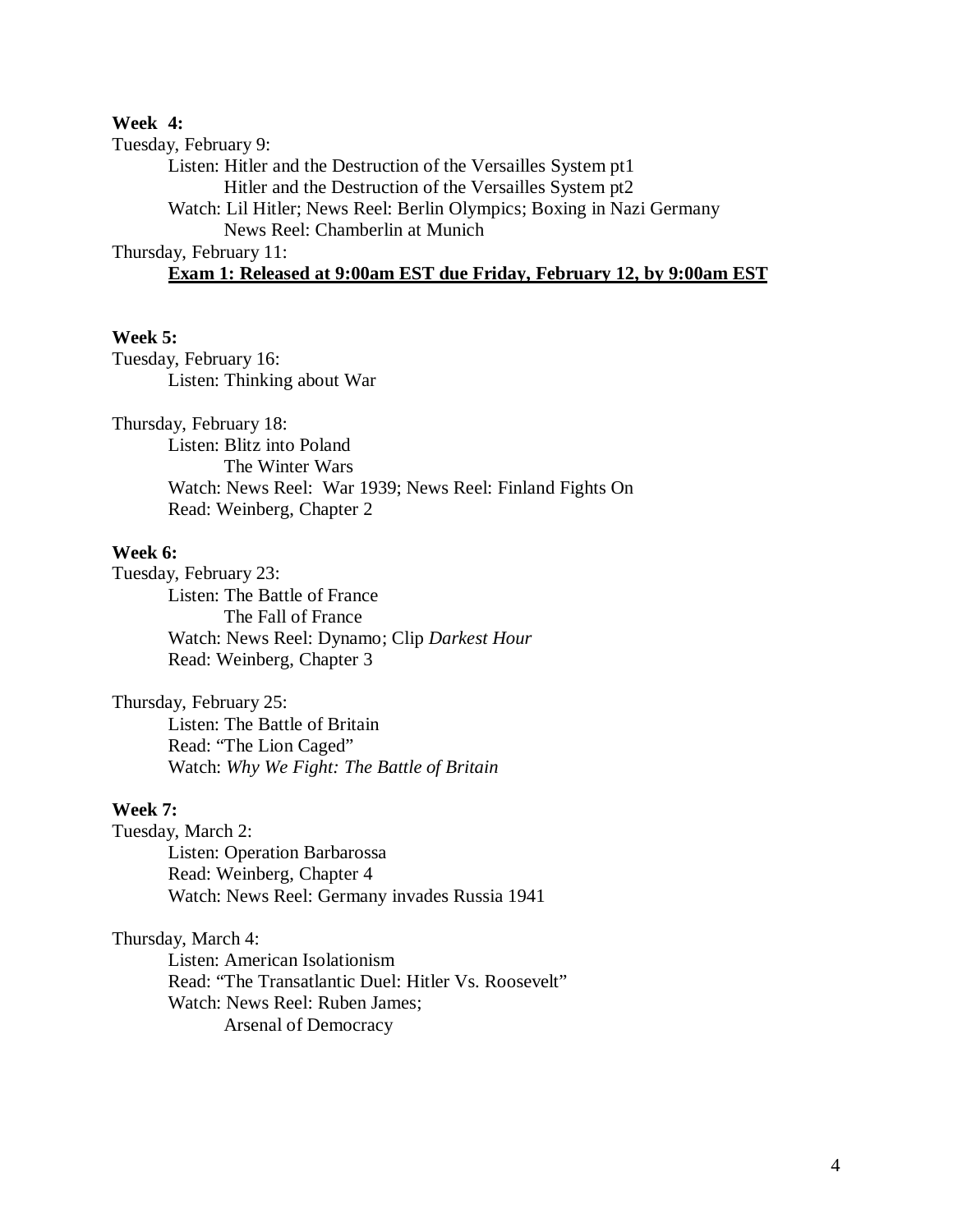## **Week 8:**

Tuesday, March 9:

Listen: Trouble in the East Read: Weinberg, Chapter 5

## Thursday, March 11:

Listen: Day of Infamy; Japanese Expansion Read: "Pearl Harbor: Who Blundered?" Watch: *Pearl Harbor* movie clip; Day of Infamy Speech; *Know Your Enemy: Japan*

## **Week 9:**

Tuesday, March 16: Listen: Midway Read: "6 Minutes that Changed the World" Watch: Movie clip *Midway* '76; John Ford clip; News Reel: Doolittle Raid

Thursday, March 18:

Listen: Guadalcanal Stalingrad Read: Weinberg, Chapter 6 Watch: News Reel: Guadalcanal; News Reel Stalingrad

## **Week 10:**

Tuesday, March 23: Listen: North Africa

# Thursday, March 25: **Exam 2: Released at 9:00am EST due Friday, March 25, by 9:00am EST**

## **Week 11:**

Tuesday, March 30: Listen: Sicily and Italy Watch: Clip *Patton*; News Reel: Battle of San Pietro

Thursday, April 1:

Watch: C-SPAN Popular Culture Goes to War; *The Negro Soldier* Read: "The Court-Martial of Jackie Robinson"

## **Week 12:**

Tuesday, April 6:

Listen: The Atlantic War; Why Historians are Smarter than Generals Read: Weinberg, Chapter 7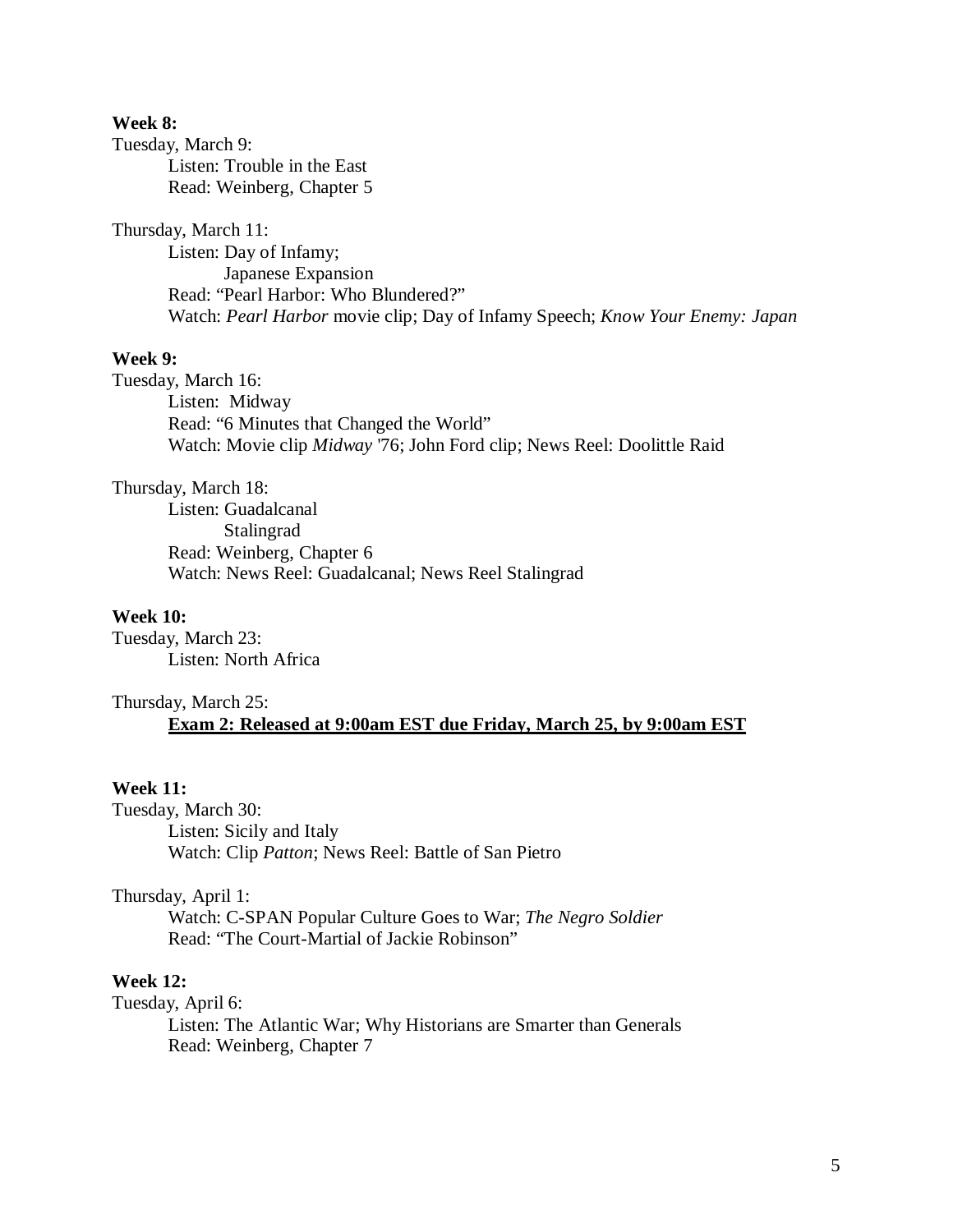Thursday, April 8: Listen: Day of Days pt. 1 Day of Days pt. 2 Watch: The Definitive History of D-Day: June 6, 1944 Read: "D-Day: What It Meant"

## **Week 13:**

Tuesday, April 13: Listen: Breaking Out

Thursday, April 15:

Listen: Battle of the Bulge Read: "After the Air Raids" Watch: Clip: *A Bridge too Far*; Malcom Gladwell on Bombsights

## **Week 14:**

Tuesday, April 20: Listen: Ending the War in Europe

Read: The Last Days of The Third Reich Watch: Movie clip *Downfall*

## Thursday: April 22:

Listen: The Final Solution Watch: Clips *Judgment at Nuremberg* 

## **Week 15:**

Tuesday, April 27: Listen: Island Hopping Air War, Iwo Jima, and Okinawa Watch: With the Marines in Tarawa (1944) Movie clips *Iwo Jima* Read: Weinberg, Chapter 8

## Thursday, April 29:

Listen: The End of the War From one War to Another Read: "i Am Become Death…"

## **Week 16: Exam 3 (Final) Released at 9:00am EST TBA and due the next day by 9:00am EST**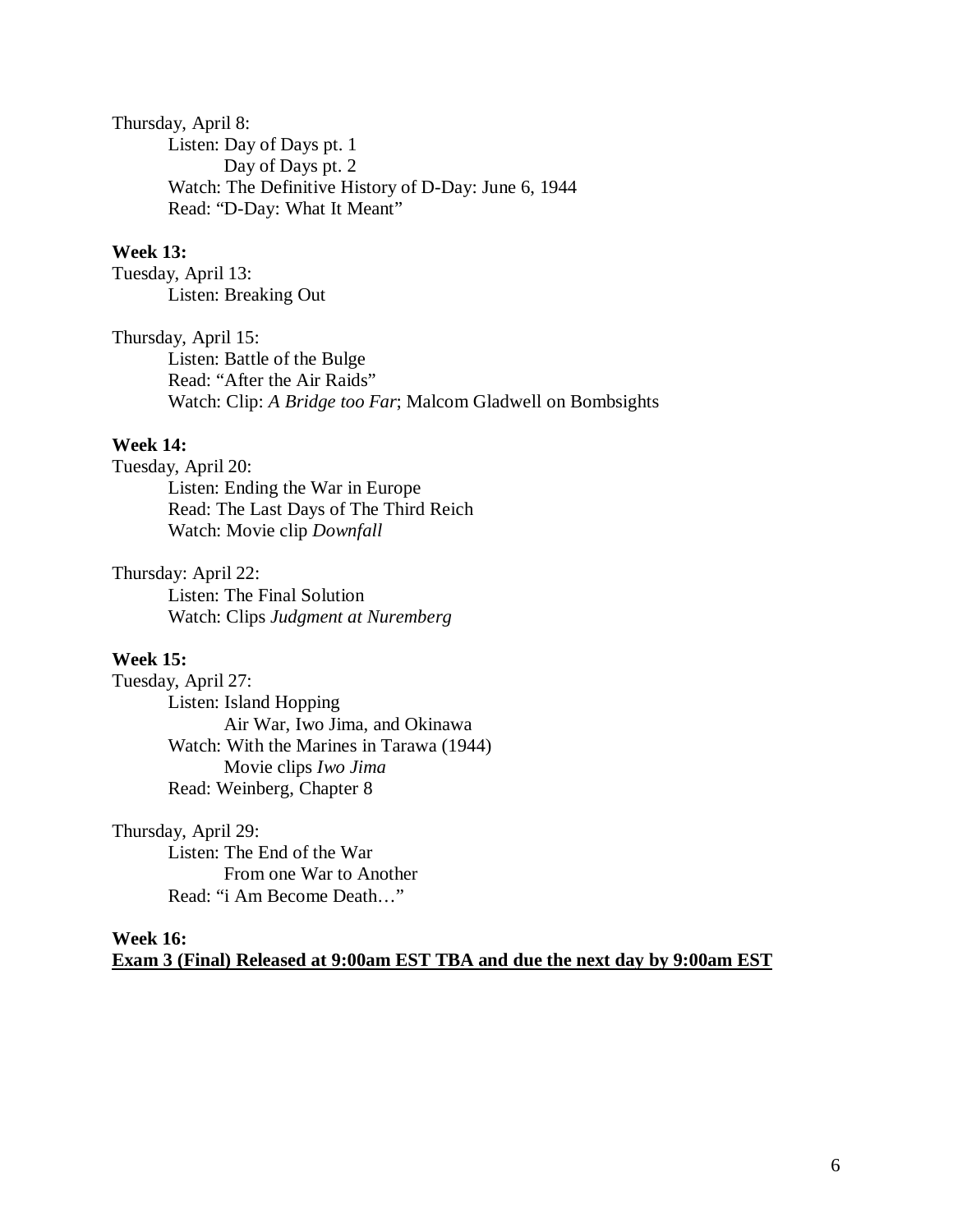#### **Class Attendance and Behavior:**

I encourage everyone to get the most out of their tuition dollars by following along with the course's content in a timely manner. Obviously, this course is be offered during troubling times. I encourage everyone to make use of my Zoom office hours, so I can get to know you as I would during a face-to-face class. If you encounter any medical problem, please keep me informed.

\*\*\*Special provisions related to Protect Purdue Policy implementation\*\*\*

Students should stay home and contact the Protect Purdue Health Center (496-INFO) if they feel ill, have any symptoms associated with COVID-19, or suspect they have been exposed to the virus*.*  In an online class and the current context of COVID-19, in-person attendance will not be a factor in the final grades, but the student still needs to inform the instructor of any conflict that can be anticipated and will affect the submission of an assignment or the ability to take an exam. Only the instructor can excuse a student from a course requirement or responsibility. When conflicts can be anticipated, such as for many University-sponsored activities and religious observations, the student should inform the instructor of the situation as far in advance as possible. For unanticipated or emergency conflict, when advance notification to an instructor is not possible, the student should contact the instructor as soon as possible by email, through Brightspace, or by phone. When the student is unable to make direct contact with the instructor and is unable to leave word with the instructor's department because of circumstances beyond the student's control, and in cases of bereavement, quarantine, or isolation, the student or the student's representative should contact the Office of the Dean of Students via [email](mailto:odos@purdue.edu%20?subject=Student%20Bereavement%20Needs) or phone at 765-494-1747. Our course Brightspace includes a link on Attendance and Grief Absence policies under the University Policies menu.

If you become quarantined or isolated at any point in time during the semester, in addition to support from the Protect Purdue Health Center, you will also have access to an Academic Case Manager who can provide you academic support during this time. Your Academic Case Manager can be reached at  $\frac{\text{acmq}\omega_{\text{purdue.edu}}}{\text{and}}$  and will provide you with general guidelines/resources around communicating with your instructors, be available for academic support, and offer suggestions for how to be successful when learning remotely. Importantly, if you find yourself too sick to progress in the course, notify your academic case manager and notify me via email or Brightspace. We will make arrangements based on your particular situation. The Office of the Dean of Students (odos@purdue.edu) is also available to support you should this situation occur.

#### **Cheating/Plagiarism:**

Plagiarism refers to the reproduction of another's words or ideas without proper attribution. University Regulations contains further information on dishonesty. Plagiarism and other forms of academic dishonesty are serious offenses, and will be treated as such in class. You are expected to produce your own work and to accurately cite all necessary materials. Cheating, plagiarism, and other dishonest practices will be punished as harshly as Purdue University policies allow. Any instances of academic dishonesty will likely result in a grade of F for the course and notification of the Dean of Students' Office.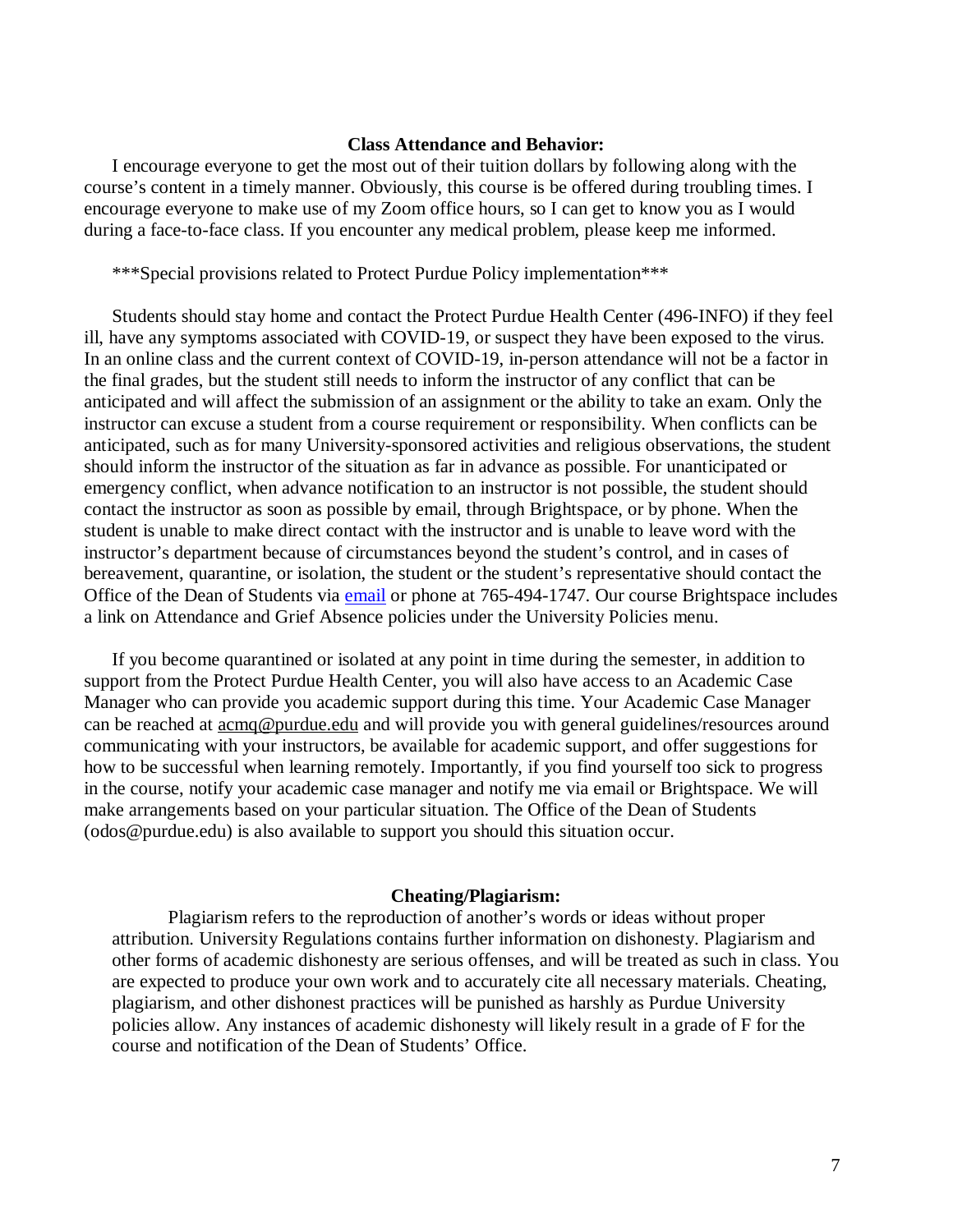# **UNIVERSITY POLICIES**

## **Academic Integrity:**

Academic integrity is one of the highest values that Purdue University holds. Individuals are encouraged to alert university officials to potential breaches of this value by either emailing integrity@purdue.edu or by calling 765-494-8778. While information may be submitted anonymously, the more information that is submitted provides the greatest opportunity for the university to investigate the concern.

## **Accessibility and Accommodations:**

Purdue University strives to make learning experiences as accessible as possible. If you anticipate or experience physical or academic barriers based on disability, you are welcome to let me know so that we can discuss options. You are also encouraged to contact the Disability Resource Center at: [drc@purdue.edu](mailto:drc@purdue.edu) or by phone: 765-494-1247. More details are available on our course Brightspace under Accessibility Information.

#### **Nondiscrimination Policy, Diversity and Inclusion:**

Purdue University is committed to maintaining a community which recognizes and values the inherent worth and dignity of every person; fosters tolerance, sensitivity, understanding, and mutual respect among its members; and encourages each individual to strive to reach his or her own potential. In pursuit of its goal of academic excellence, the University seeks to develop and nurture diversity. The University believes that diversity among its many members strengthens the institution, stimulates creativity, promotes the exchange of ideas, and enriches campus life.

Purdue University prohibits discrimination against any member of the University community on the basis of race, religion, color, sex, age, national origin or ancestry, marital status, parental status, sexual orientation, disability, or status as a veteran. The University will conduct its programs, services and activities consistent with applicable federal, state and local laws, regulations and orders and in conformance with the procedures and limitations as set forth in Executive Memorandum No. D-1, which provides specific contractual rights and remedies.

#### **Mental Health Statement:**

If you find yourself beginning to feel some stress, anxiety and/or feeling slightly overwhelmed, try WellTrack, [https://purdue.welltrack.com/.](https://purdue.welltrack.com/) Sign in and find information and tools at your fingertips, available to you at any time.

If you need support and information about options and resources, please see the Office of the Dean of Students, http://www.purdue.edu/odos, for drop-in hours (M-F, 8 am- 5 pm). If you're struggling and need mental health services: Purdue University is committed to advancing the mental health and well-being of its students.

If you or someone you know is feeling overwhelmed, depressed, and/or in need of mental health support, services are available. For help, such individuals should contact Counseling and Psychological Services (CAPS) at (765)494-6995 and http://www.purdue.edu/caps/ during and after hours, on weekends and holidays, or by going to the CAPS office of the second floor of the Purdue University Student Health Center (PUSH) during business hours.